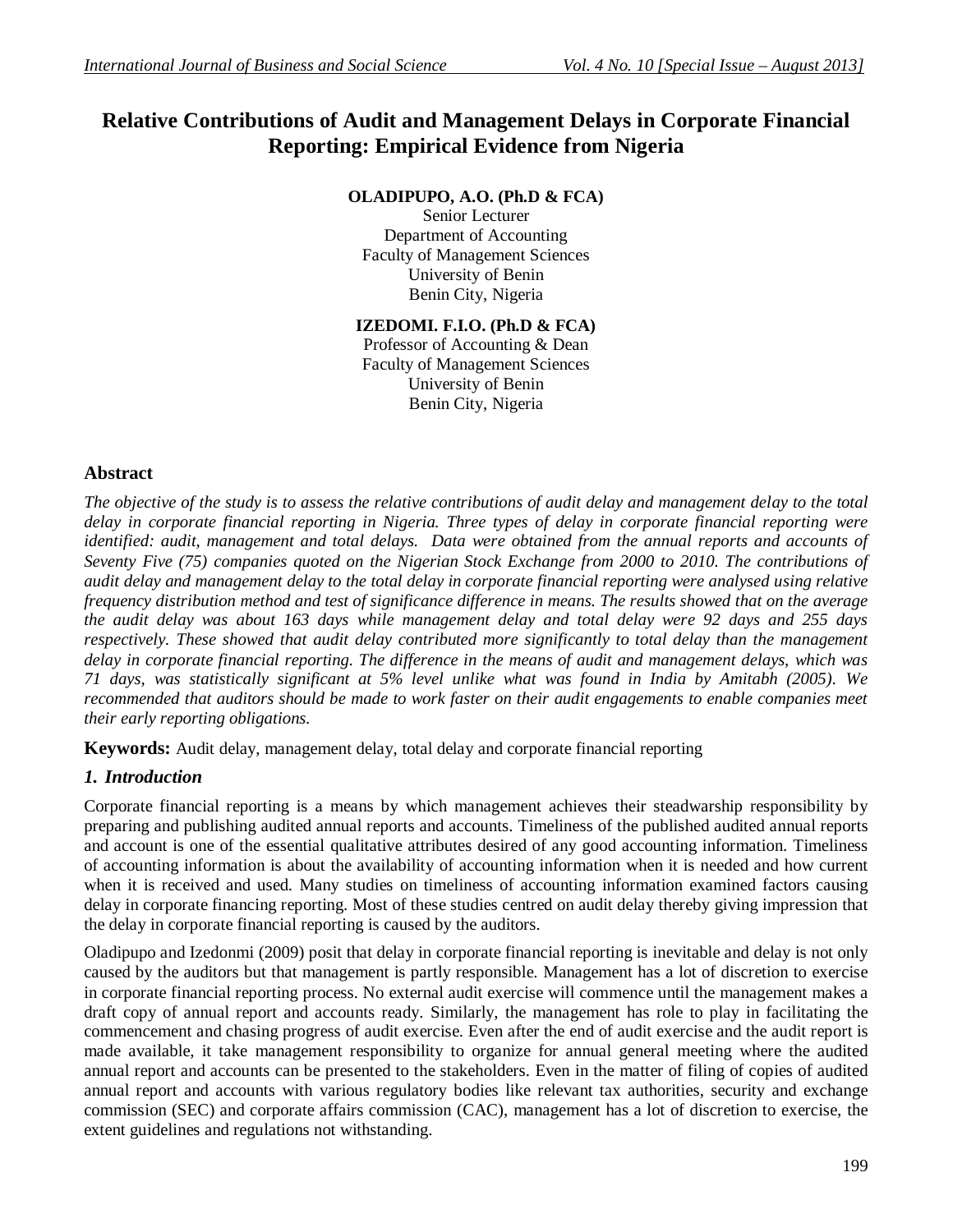The use of management discretion power in corporate financial reporting has necessitated the study of how much delay is caused by management in corporate financial reporting process. Amitabh (2005) in India and Akle (2011) in Egypt have examined this phenomenon of management delay in corporate financial reporting. Studies in Nigeria on delay in corporate financial reporting have essential concentrated on the role of auditors in what is generally tagged audit delay (see Fagbemi & Uadiale, 2011; Oladipupo, 2011; Modugu, Eragbhe & Ikhatua, 2012 and Iyoha, 2012). There is no existing study on management delay in corporate financial reporting to the best of out knowledge. It is against this back drop that this study examines the contributions of management delay and audit delay to total delay in corporate financial reporting. It is hypothesized that there is no statistical significant difference between the mean of audit delay and mean of management delay in corporate financial reporting in Nigeria.

## *2. Review of Literature*

Many studies on timeliness of corporate financial reporting have been on audit delay. Those studies on audit delay attempt to account for factors responsible for audit delay. Audit delay has been considered as the length of time from a company's financial year end (otherwise known as the balance sheet date) to the date of the auditors report (Abdulla, 1996; Ashton, Willinghan & Elliot, 1987; Carslaw & Kaplan, 1991; Hossian & Taylor, 1998; Ng & Tai, 1994; Whittred & Zimmer, 1984)

Abdulla (1996) examined the relationship between firms' characteristics and audit delay of 26 companies in Bahraini. The firm characteristics considered included profitability size, distributed divided industry membership and debt equity ratio. The results however showed that there was a significant negative relationship between audit delay and profitability, company size and distributed dividend respectively.

Similarly, Bonson-Ponte, Flores and Escobar-Rodrignez (2008) analysed the factors that determined delays in signing audit reports in the Spanish markets for the period of four years (2002-2005). They observed that regulatory pressure and company size affected the audit delay while audit firm, qualifications or regulatory changes showed no significant relationships with audit delay. Big companies and those that were internally regulated and subject to regulatory pressure signed the audit reports earlier than the others.

Mohammed-Nor, Shafie and Wan-Hussin (2010) examined audit report by in Malaysian public listed companies using a cross-section data in 2002 from 628 firms. Audit lag was regressed on board of directors and audit committee characteristics. The results showed that active and larger audit committees shorten audit lag but no empirical evidence to support the relationships and effects of the audit committee independence and expertise on the timeliness of audit reports.

Furthermore, Fagbemi and Uadiale (2011) in examined the determinants of timeliness of audit reports, using data from 45 listed companies, audit report lag was regressed on six corporate characteristics; audit firm size, the business complexity, leverage profitability, international affiliation and the company size. Using the data of the year 2007, the results showed strong negative relationship between the timeliness of financial reports and the companies, affiliation with foreign companies, company size audit firm size, and the profitability. Positive relationships existed between the timeliness of financial reports and business complexity.

Furthermore, Oladipupo (2011) investigated the empirical relationships and the impacts of some of firm characteristics on the audit delay in Nigeria. The study showed that the international linkages of audit firms had positive significant impact on the audit delay. Modugu, Eragbhe and Ikhatua (2012) assessed the relationship between audit delay and some company characteristics over a period of 2009 and 2011. Multinational connections of companies, company size and audit fees appeared significant in influencing audit delay in Nigeria. Iyoha (2012) examined the impact of company attributes on the timelines of financial reports in Nigeria using annual reports of 61 companies for the period of 1999 to 2008. Company age was found to be a significant factor influencing the overall quality of timeliness of financial reports in Nigeria.

Contrary to most studies on audit delay Amitabh (2005) considered three forms of time lags in corporate financial reporting: total time lag, the auditor time lag and reporting time lag. The total time lag was estimated as the interval between the last day of accounting year and the date of annual general meeting. The auditor time lag was taken as the interval between the last day of accounting year and the date of auditors' signatures. The reporting time last was taken as the interval between the date of auditor signature and the date of annual general meeting.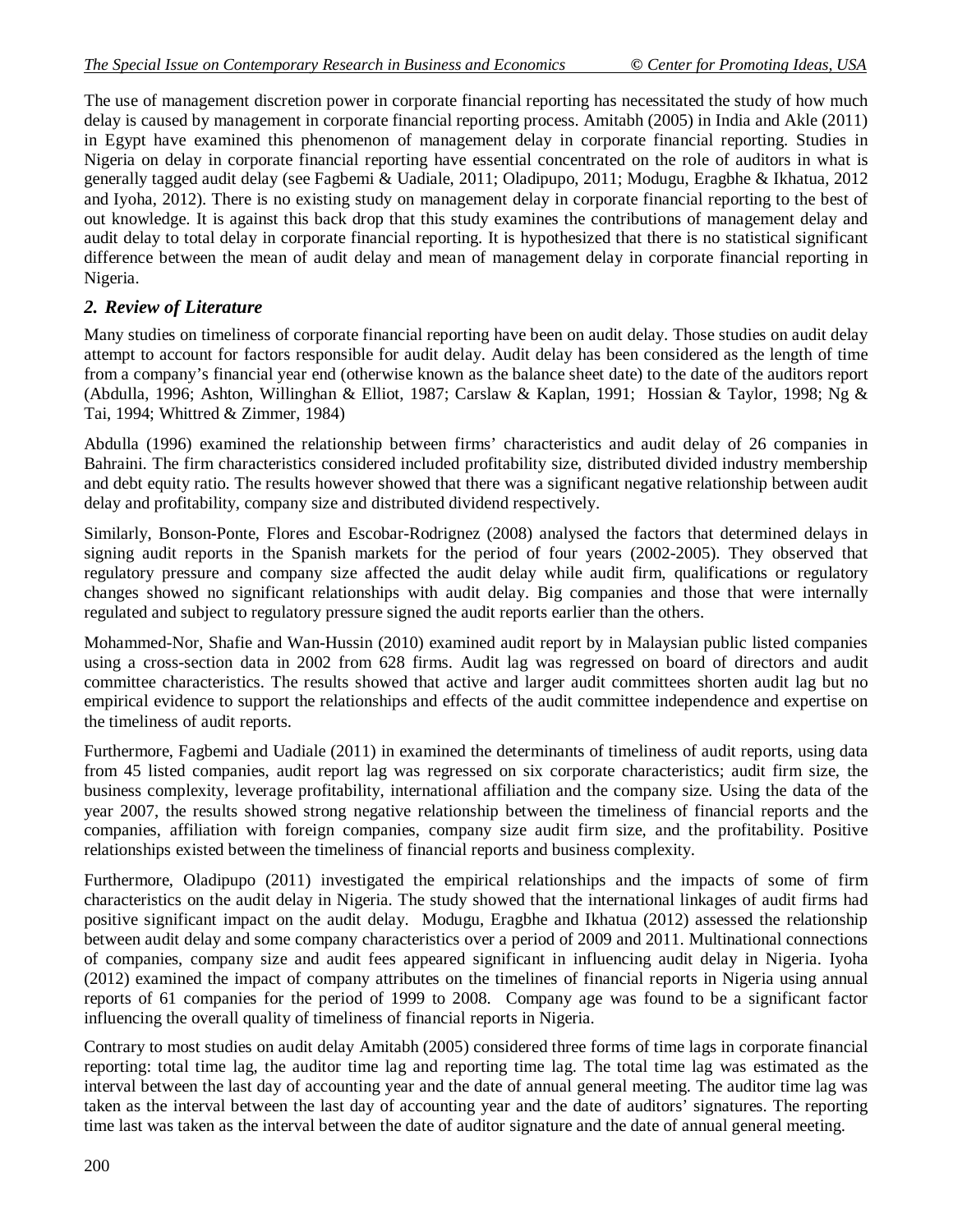It is this reporting time lag which is called management delay because management is solely responsible for whatever happens after the auditors have signed off the audit report and the time it takes before the auditor reports are filed with the appropriate regulatory bodies or the annual general meeting is scheduled when the audited aimed report and accounts would be presented to the public. Each of three forms of time lags was regressed on the five company characteristics using data from four financial institutions in 2002 and two financing institutions in 2003. The results showed that the various company characteristics did not affect auditor's time lag, reporting time lag and totals tenure lag except the share capital which affected reporting and total time lags respectively.

In another related study, Akle (2011) explored the relationship between corporate governance and financial reporting timeliness (i.e., reporting lag or management delay) for 83 companies listed in Egyptian Stock Exchange for the periods from 1998 to 2007. Regressing the reporting lag on the industry type, company size, gearing, leverage earnings quality and audit opinion the results showed that there were significant differences between the average of delaying period before and after applying the international. Beside the two studies, there are no other studies known to us the best of our knowledge particularly there is no study in Nigeria that considers management delay in financial reporting. This is the gap that this study tends to fill.

## *3. Methodology*

## **3.1 Source and Method of Data Collection**

The data used in this study were collected from the audited annual reports and accounts of 75 companies out of 214 quoted companies on the Nigeria Stock Exchange as at  $31<sup>st</sup>$  December 2010. The sample size represents  $35%$ of the population. These were companies that could get complete data for the 11 years period. The data, which were extracted from the audited annual reports and accounts, include the balance sheet dates, the audit report dates and the annual general meeting dates of these sampled quoted companies.

#### **3.2 Definitions and Measurement of variables**

The three variables were estimated. These are the audit delay, management delay and total delay. These measures of delay in corporate financial reporting were estimated as follows:

#### **(i) Audit delay ( AD)**

Audit delay is the number of days elapsed between the balance sheet date (BSD) and the audit report date (ARD), when the auditors sign-off the audited annual report and accounts. This is expressed as

- $AD = ARD BSD$ ....... (i)
- **(ii) Management Delay (MD)**

Management delay otherwise known as financial reporting delay is the number of days elapsed between the audit report date (ARD) and the annual general meeting date (AGMD) when the audited annual report and account are presented to the public. This is also expressed as:

 $MD = AGMD-ARD$ …… (ii)

#### **(iii) Total Delay (TD)**

The total delay is the number of days between the balance sheet date (BSD) and the annual general meeting date (AGMD). It is the sum of audit delay and management delay expressed as follows;

TD= AGMD-BSD…… (iii)

#### **3.3 Methods of Data Analysis**

Beside the use of descriptive statistics such as the frequency distribution and measures of central tendency and dispersion i.e. minimum, maximum and mean distribution and standard deviations, the relative contributions of audit delay and management delay to the total delay in corporate financial reporting, was examined using relative frequency distribution method, a descriptive statistical method and test of significance difference in means.

## *4. Data Presentation, Analyses and Interpretation of Results*

We present the behavior of audit, management and total delays in corporate financial reporting in Nigeria over the period between 2000 and 2010. The data for this study were collected from a total of Seventy – Five (75) companies which were randomly selected from Eighteen (18) sectors of the companies quoted on the Nigerian Stock Exchange (NSE) between the period of 2000 and 2010. This gives 825 firm-observations of data points.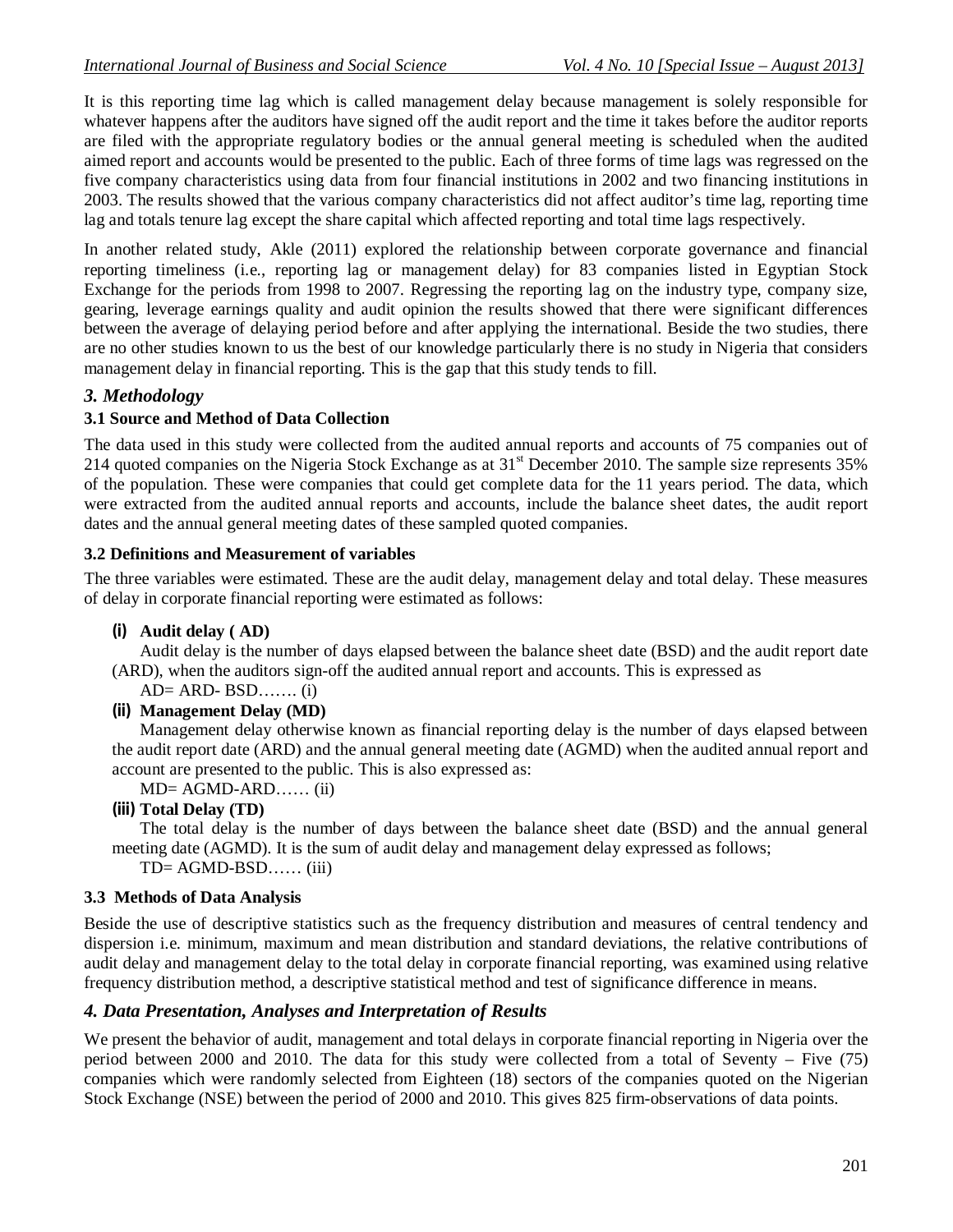## **4.1. Audit Delay behaviour**

We considered the behaviour of audit delay (otherwise called audit time lag) in the companies during the years under study.

|                 | Frequency | Percent $(\% )$ |  |
|-----------------|-----------|-----------------|--|
| 1 - 100 Days    | 288       | 34.9            |  |
| 101 - 200 Days  | 369       | 44.7            |  |
| 201 - 500 Days  | 145       | 17.6            |  |
| 501 - 1000 Days | 16        | 1.9             |  |
| $>1000$ Days    |           | 0.9             |  |
| Total           | 825       | 100             |  |

**Table 1: Frequency Distribution of Audit Delays in Days**

Source: Authors' computations (2013)

In table 1, the highest frequency of audit delay of 369 cases with 45% was in the class between 101 and 200 days. From the above analysis, it took between 101 days and 200 days (2-3 months) to get audit reports signed. There were instances where audits of annual reports and accounts were delayed for years with the delays running up to 1,000 days (about 3 years) and above.

#### **4.2 Management Delay Behaviour**

After the audit reports had been signed off by the auditors, it took some considerable period of time again before the managements would present the audited annual reports and accounts to the public at the annual general meetings. This showed the exercise of discretional power by management.

**Table 2: Frequency Distribution of Management Delays in Days (MD)**

|                 | Frequency | Percent $(\% )$ |  |
|-----------------|-----------|-----------------|--|
| $1 - 100$ Days  | 653       | 79              |  |
| 101 - 200 Days  | 134       | 10              |  |
| 201 - 500 Days  | 24        | 03              |  |
| 501 - 1000 Days |           | 1.3             |  |
| $>1000$ Days    | 03        | 0.7             |  |
| Total           | 825       | 100             |  |

Source: Authors' computations (2012)

Table 2 showed the frequency distribution of the number of days it took managements of the various companies under study to present their audited annual reports and accounts to the public. As observed in table 2, managements took up to 100 days (more than 3 months) in most cases to make the audited annual reports and accounts public at annual general meeting. The highest frequency of 653 cases with 79 % occurred in the first class ranging between  $1 - 100$  days.

#### **4.3. Total Delay Behaviour**

Table 3 showed the frequency distribution of the total delay in corporate financial reporting amongst the various companies in the study

**Table 3: Frequency Distribution of Total Delay in Days (A3TTL)**

|                  | Frequency | Percent $(\% )$ |  |
|------------------|-----------|-----------------|--|
| 1 - 100 Days     |           |                 |  |
| 101 - 200 Days   | 403       | 48.6            |  |
| 201 - 500 Days   | 364       | 44              |  |
| 501 - 1000 Days  | 37        |                 |  |
| 1001 - 1500 Days | 07        | .8              |  |
| 1501 - 2000 Days | 06        |                 |  |
| 2001 - 2500 Days | 02        |                 |  |
| Total            | 825       | 100             |  |

Source: Authors' computations (2012)

Table 3 showed that the highest frequency total delay (403 cases) with 49% occurred in the class between 101 days and 200 days. Thus, in most cases the total delay took between 101 days and 200 days.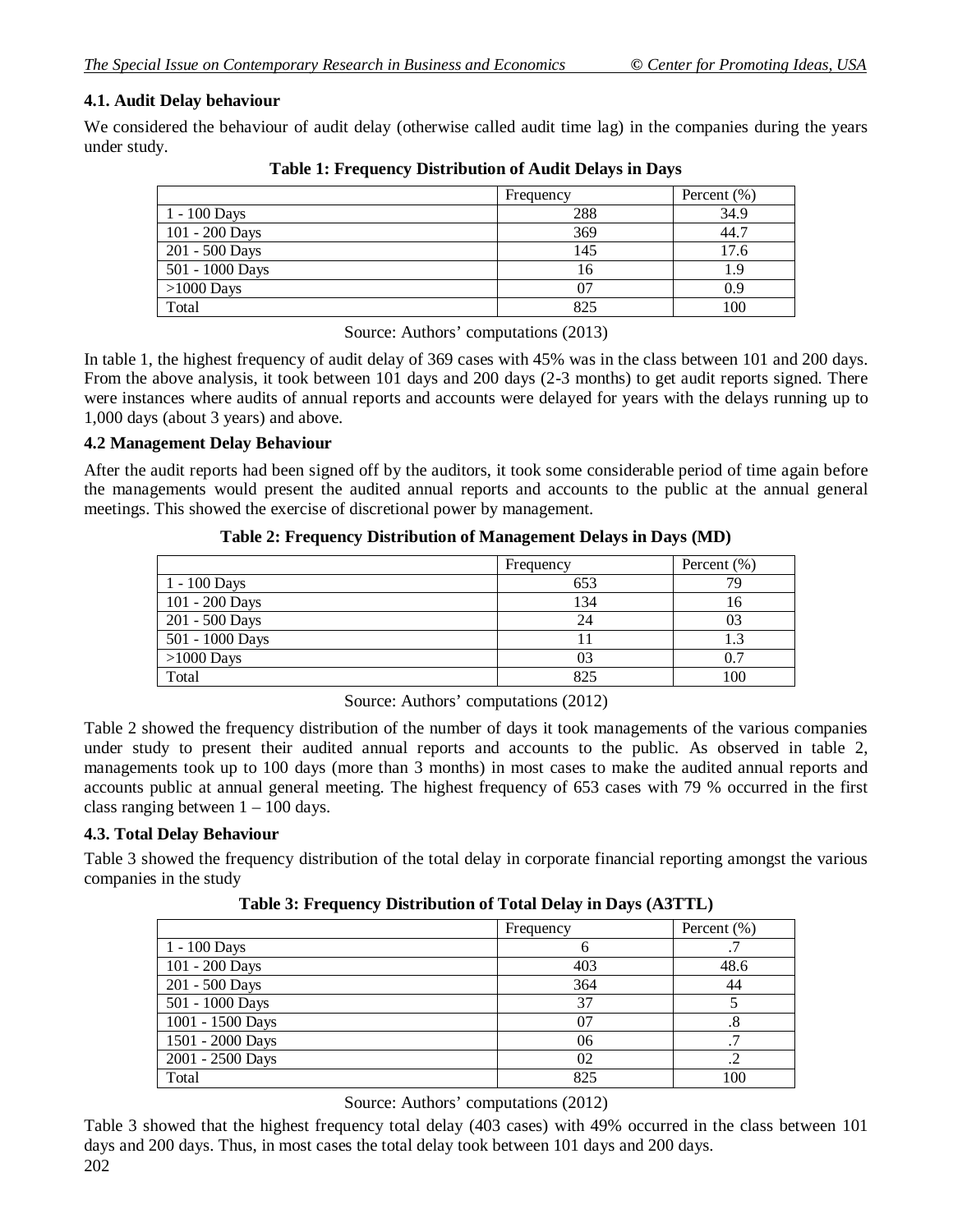#### **4.4 The Relative Contributions of Audit and Management Delays to Total Delays in Corporate Financial Reporting**

The main objective of this study was to examine the relative contributions of audit and management delays to total delays in corporate financial reporting. We have shown that total delay in corporate financial reporting consists of the audit delay and management delay. The relative contribution of each of these components to the total delay in financial reporting was determined by the test for the significance in mean difference using pairedsamples t-test. The difference in the mean of audit delay (163 days) and management delay (92 days), which was 71 days, was considered to be statistically significant at 5% level (table 4). Thus, audit delay contributed more significantly to the total delay in corporate financial reporting than the management delay. However, there were instances, where the management delay exceeded audit delay. This may be an issue for further investigation.

| <b>Paired Samples Statistics</b> |                                                           |        |     |                       |                    |
|----------------------------------|-----------------------------------------------------------|--------|-----|-----------------------|--------------------|
|                                  |                                                           | Mean   | N   | <b>Std. Deviation</b> | Std. Error<br>Mean |
| Pair 1                           | Time Lag of Auditors' Reports (<br><b>Auditors Delay)</b> | 163.27 | 825 | 166.377               | 5.793              |
|                                  | Time Lag of Public Disclosure<br>(Management Delay)       | 91.79  | 825 | 130.149               | 4.531              |

| Table 4: Test of Difference in Means of TLAR and TLPD |
|-------------------------------------------------------|
|                                                       |

|        | <b>Paired Samples Correlations</b>                                                                       |     |             |      |
|--------|----------------------------------------------------------------------------------------------------------|-----|-------------|------|
|        |                                                                                                          |     | Correlation | Sig. |
| Pair 1 | Time Lag of Auditors' Reports (Auditors<br>Delay) & Time Lag of Public Disclosure (<br>Management Delay) | 825 | .067        | .054 |
|        |                                                                                                          |     |             |      |

Author's computations (2012)

#### **4.5 Discussion of Findings**

The objective of this study was to examine the relative contribution of audit and management delays to the total delays in corporate financial reporting in Nigeria. Unlike in India, for example, where audit time lag (64 days) and reporting time lag (63 days) contributed almost equally to the total time lag in financial reporting (Amitabh, 2005), the situation was different in Nigeria, where the mean audit delay (163 days) contributed more than the mean management delay (92 days) to the mean total delay (255 days), with 71 days mean difference which was found to be statistically significant at 5%. Few exceptions existed where management delay exceeded audit delay, an issue which is calling for further investigation.

#### *5. Summary of Research Findings, Recommendations and Conclusion*

The study revealed that the public companies have late culture of financial reporting. Audit delay contributed significantly more to the total delay than management delay. However, few instances existed where management delay exceeded audit delay. The time lags of corporate financial reporting in Nigeria were considerably higher than most other countries of the world. The reasons for the prolonged delay could be as a result of these loose regulations on timeliness of corporate financial reporting. The periods of 120 days (4 months) and 180 days (6 months) after the balance sheet dates expected of companies in the financial and non-financial sectors to publish their audited annual reports and accounts are quite too long. Consequently, when the companies have these extensive periods to publish their accounts and cannot still meet up, the delays become incomparable to the best practice internationally.

The auditors should be made to complete their audit assignments within reasonable period of time to help reduce the total delay in financial reporting. Management should assist the auditors to commence and complete their audit assignments on time. This is because much still depends on the management in terms of appointing and mobilizing the auditors on time. Auditing regulatory bodies should come up with regulations as to monitoring the audit timing amongst their members.